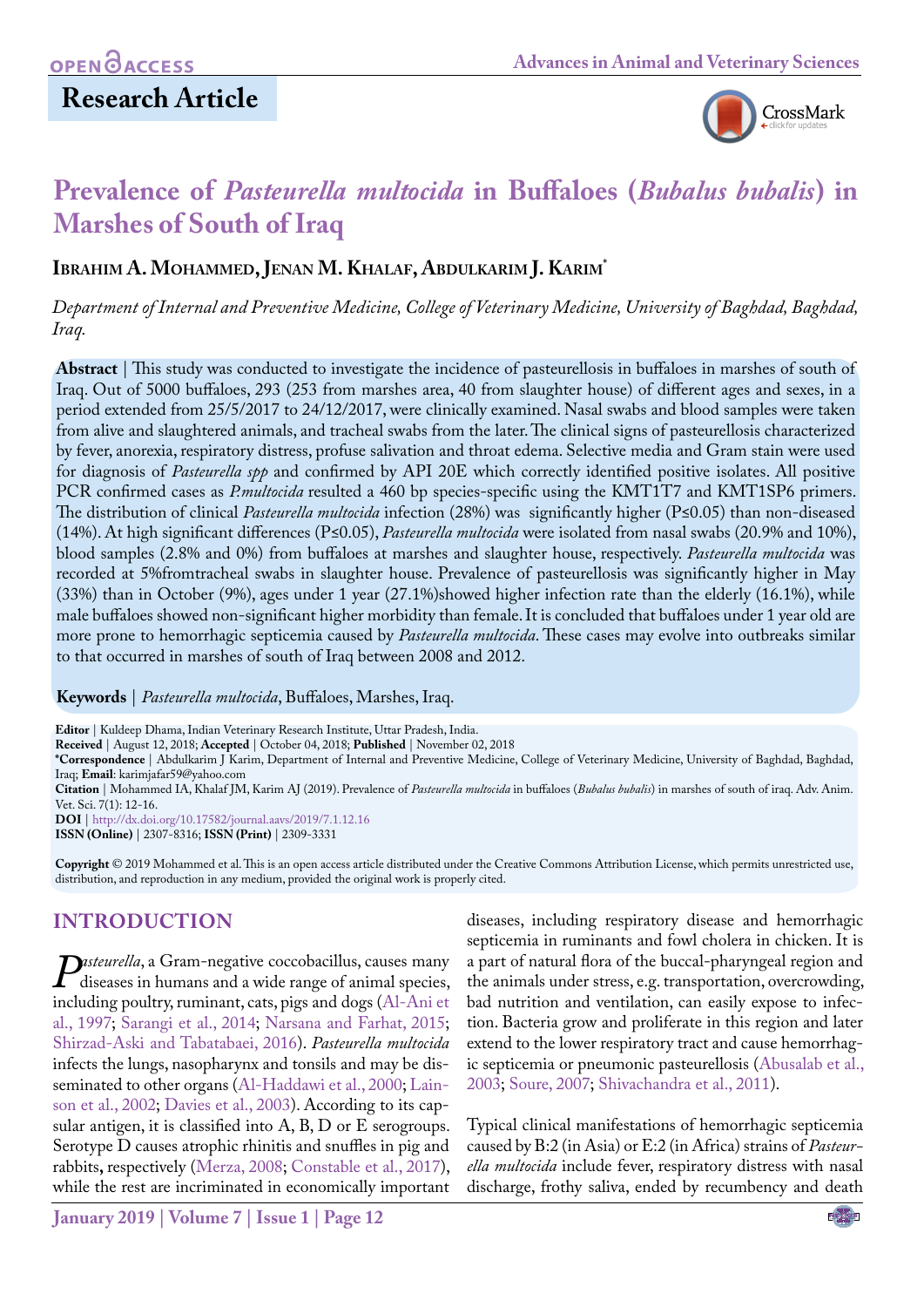# **OPEN OACCESS**

**Advances in Animal and Veterinary Sciences**

[\(Shah and Graaf, 1997;](#page-4-4) [Abusalab et al., 2003](#page-3-1)). On the other hand, mortalities due to infection with serotypes A are mainly attributed to pneumonia. Septicemia is a prominant characteristic feature in all pasteurellosis forms. The incubation period lasts from 3 to 5 days. In peracute cases, sudden death occurs without any clinical signs [\(Abusalab](#page-3-1) [et al., 2003;](#page-3-1) [Radostits et al., 2007](#page-4-5)).

Moreover, pasteurellosis has been recorded in wild mammals, globally. In many Asian countries, outbreaks mostly occur during seasons of high humidity and high temperatures [\(Kumar et al., 1996;](#page-4-6) [Gadi et al., 2010\)](#page-4-7). In southern Iraq, many outbreaks flared up in in marshes affecting cattle and buffaloes [\(Al-Hamed, 2010;](#page-3-2) [Salah, 2012;](#page-4-8) [Al-Shemmari, 2013;](#page-3-3) [Waffa et al., 2014](#page-4-9)). The aim of this study was to study the prevalence of *Pasteurella multocida* in buffaloes in marshes of south of Iraq.

### **MATERIAL AND METHODS**

#### **Animals of Study**

The survey study was conducted on buffaloes in Marshes of south of Iraq in Thi-Qar, Basra and Misan provinces [\(Figure 1\)](#page-1-0). Out of 5000 buffaloes, 293 animals (253 from marshes area and 40 from slaughter house) with different age and sex were examined clinically during the period extended from 25/5/2017 to 24/12/2017. All tests were carried out in the Lab of Dept of Internal and Preventive Medicine, College of Veterinary Medicine-University of Baghdad, and the experiment was approved by the Animal Care and Use Committee (approval no. 1751/28 April 2017).



**Figure 1:** Showed marshes of south of Iraq in Thi-Qar, Basra and Misan provinces

#### <span id="page-1-0"></span>**Samples Collection**

Nasal swabs and blood samples were taken from each ex-

**January 2019 | Volume 7 | Issue 1 | Page 13**

amined animal in the marshes area and slaughterhouse and tracheal swabs were taken after slaughtering.

#### **Culture and Staining**

Identification of *P. multocida* was cultured on selective media (MacConkey Agar, Brain heart infusion broth (BHI) and Blood Agar). Gram's stain and biochemical tests were conducted using commercial API 20E® from Biomerieux company ([Quinn et al., 2004](#page-4-10)).

#### **Conventional PCR Study**

*Conventional* PCR assay was used for detection of *Pasteurella multocida* by amplification of universal primers of conserved region in (KMT-1) gene in *Pasteurella multocida*  bacterium. The PCR was carried out after DNA extraction according to [Townsend et al. \(1998\)](#page-4-11) following the instruction of Bioneer company (Korea). A pair of *P. multocida*  specific primer was used

KMT1SP6 5'- GCT GTA AAC GAA CTC GCC AC-3' KMT1T7 5'- ATC CGC TAT TTA CCC AGT GG –3'

#### **STATISTICAL ANALYSIS**

*One-way Analysis* of Variance was *performed* to compare the mean±SE at the 0.05 level with statistical package for social sciences [\(Snedecor and Cochran, 1994\)](#page-4-12).

### **RESULT AND DISCUSSION**

#### **SURVEY STUDY**

Clinically, some buffaloes (125 heads) revealed respiratory infection manifested by anorexia, elevated body temperature, depression and restlessness. Respiratory sounds were present in most cases, profuse salivation, dyspnea and mucoid nasal discharge and throat edema ([Figure 2](#page-2-0)). The rest of buffaloes (128 heads) were clinically healthy. Throat edema and other extended edema were produced following increase capillary permeability due to endotoxemia following infection [\(Radostits et al., 2007](#page-4-5); Constable et al., 2017). Acute inflammatory reaction occurs in response to the release of inflammatory substances, which in return, submandibular edema is developed ([Shafarin et al., 2009](#page-4-13)). Such clinical findings were recorded due to hemorrhagic septicemia ([Al-Hamed, 2010;](#page-3-2) [Salah, 2012;](#page-4-8) [Waffa et al.,](#page-4-9)  [2014\)](#page-4-9). Whereas [Alfaris et al.\(2010\)](#page-3-4) reported that domestic cow and buffaloes had fever  $(40.5$ -42.2°C), anorexia salivation, edema of neck in varying degrees in the submandibular region, and open mouth breathing, those signs were related to acute severe illness.

#### **Culture, Staining and Biochemical Results**

The colony of *Pasteurella multocida* on blood agar appeared as rough and small discrete tear shaped colonies. Other colonies were mucoid and large. Blood agar showed no haemolysis and no growth appeared on MacConkey agar.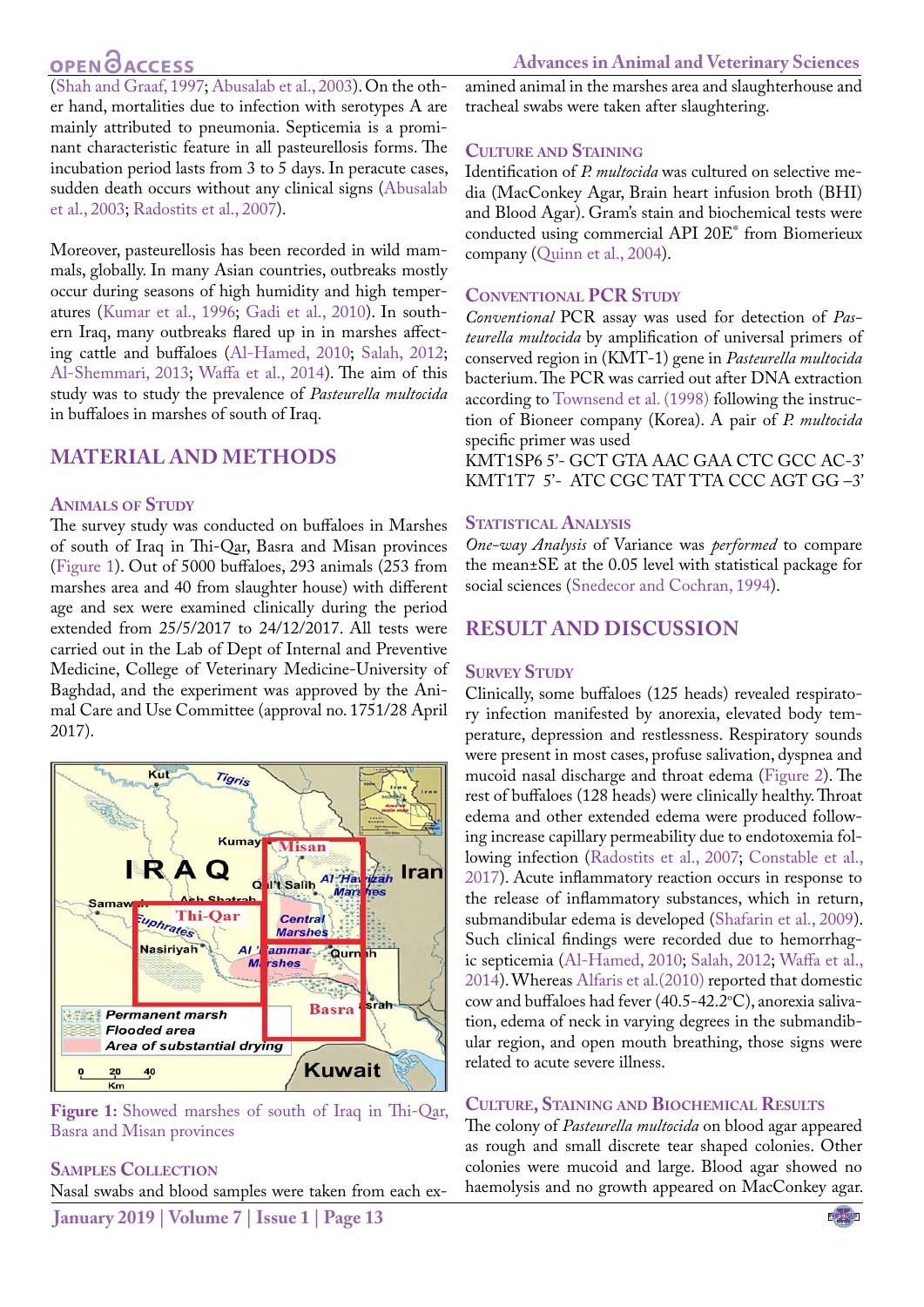### **OPEN GACCESS**

**Advances in Animal and Veterinary Sciences**

Gram staining of the colonies appeared as Gram negative, single or paired coccobacilli or short-rod [\(Figure 3\)](#page-2-1). The API 20E showed that all biochemical tests were negative except indole and oxidase and the percentage of diagnosis was 92%. Our findings were coincided by the reports of [Boot et al. \(2004\),](#page-3-5) Lizarazo et al. (2006), [Al-Shemmari](#page-3-3) [\(2013\)](#page-3-3) and [Waffa et al. \(2014\)](#page-4-9).



**Figure 2:** Showed buffalo with edema in throat

<span id="page-2-0"></span>

**Figure 3:** Showed *Pasteurella multocida* as coccobacilli shape and Gram negative stain (1000X)

<span id="page-2-1"></span>

**Figure 4:** PCR amplification of *Pasteurella multocida* DNA using PCR 2% agarose (460bp)

#### **Polymerase Chain Reaction Assay**

All positive PCR confirmed *P.multocida* isolates yielded the 460 bp species-specific in agarose gel electrophoresis

**January 2019 | Volume 7 | Issue 1 | Page 14**

using KMT1T7 and KMT1SP6 primers (Figure 4). These findings were coincided with results obtained by [Townsen](#page-4-11)[det al. \(1998\),](#page-4-11) Arumugam et al. (2011) and [Salah \(2012\)](#page-4-8) who reported a 460 bp from all *P. multocida* isolates.

#### **The Prevalence Infarm and Slaughter House**

*Pasteurella multocida* is a part of natural flora of the buccal-pharyngeal region. Animals under stress are highly prone to respiratory tract infections. Bacterial isolation from blood is achieved only in the septicemic phase. The prevalence of *Pasteurella multocida* was isolated significantly higher (P≤0.05) from diseased buffaloes (28%) with clinical symptoms than non-diseased (14%) [\(Table 1](#page-2-2)), in concomitant with significantly higher isolation from nasal swabs (21%) than blood samples (3%) [\(Table 2](#page-2-3)) and similar findings were reported in slaughter house ([Table 3](#page-2-4)). Our findings agreed with [Gadi \(2010\)](#page-4-7) and [Al-Hamed \(2010\)](#page-3-2)  but they were lower than the records of [Al-Shemmari](#page-3-3)  [\(2013\).](#page-3-3) Important predisposing stress conditions include poor sanitation, poor ventilation, overcrowding, exposure to cold, wet weather, transportation for long distance, exhaustion and mixed infection with parainfluenza-3 viruses [\(Gillespie and Timoney, 1981;](#page-4-14) [Radostits et al., 2007](#page-4-5)).

<span id="page-2-2"></span>**Table 1:** Prevalence of *Pasteurella multocida* in buffaloes according to clinical signs

| Mean ±SE Prevalence +ve Samples Clinically |    |                            |      |              |
|--------------------------------------------|----|----------------------------|------|--------------|
| $0.28 \pm 0.064$ * 28                      |    | 35.                        | 125  | Diseased     |
| $0.14\pm0.049$ * 14                        |    | 18                         | -128 | Non Diseased |
|                                            | 21 | 53                         | 253  | Total        |
| $\sim$ $\sim$ $\sim$                       |    | $\sqrt{D}$ $\wedge$ $\sim$ |      |              |

significant variation at  $(P \le 0.05)$ 

<span id="page-2-3"></span>**Table 2:** Prevalence of *Pasteurella multocida* in buffaloes according to samples examined

| $Mean \pm SE$                                                                                                             | $\%$ | $+ve$ | <b>Total</b> | <b>Samples</b> |
|---------------------------------------------------------------------------------------------------------------------------|------|-------|--------------|----------------|
| $0.21 \pm 0.06$ *                                                                                                         | 21   | -53   | 253          | <b>Nasal</b>   |
| $0.03 \pm 0.03$ *                                                                                                         |      |       | -35          | <b>Blood</b>   |
| $*$ $\ldots$ $C$ $\ldots$ $\ldots$ $\ldots$ $\ldots$ $\ldots$ $\ldots$ $\ldots$ $\cap$ $\cap$ $\cap$ $\cap$ $\cap$ $\cap$ |      |       |              |                |

significant variation at  $(P \le 0.05)$ 

<span id="page-2-4"></span>**Table 3:** Prevalence of *Pasteurella multocida* in buffaloes according to samples taken at slaughter house

| Mean ±SE                                  | $\%$     | $+ve$ | No. | Sample       |
|-------------------------------------------|----------|-------|-----|--------------|
| $0.0 \pm 0.0$                             | $\theta$ |       | 40  | <b>Blood</b> |
| $0.10\pm0.023$ *                          | 10       |       | 40  | Nasal        |
| $0.05 \pm 0.026$ *                        |          |       | 40  | Tracheal     |
| * significant variation at $(P \le 0.05)$ |          |       |     |              |

#### **The Prevalence According to Time, Sex and Age**

The occurrence of *Pasteurella moltucida* infection, in clinical cases, was reported the highest during May (33%), and decline in October (9%). As well as, the infection records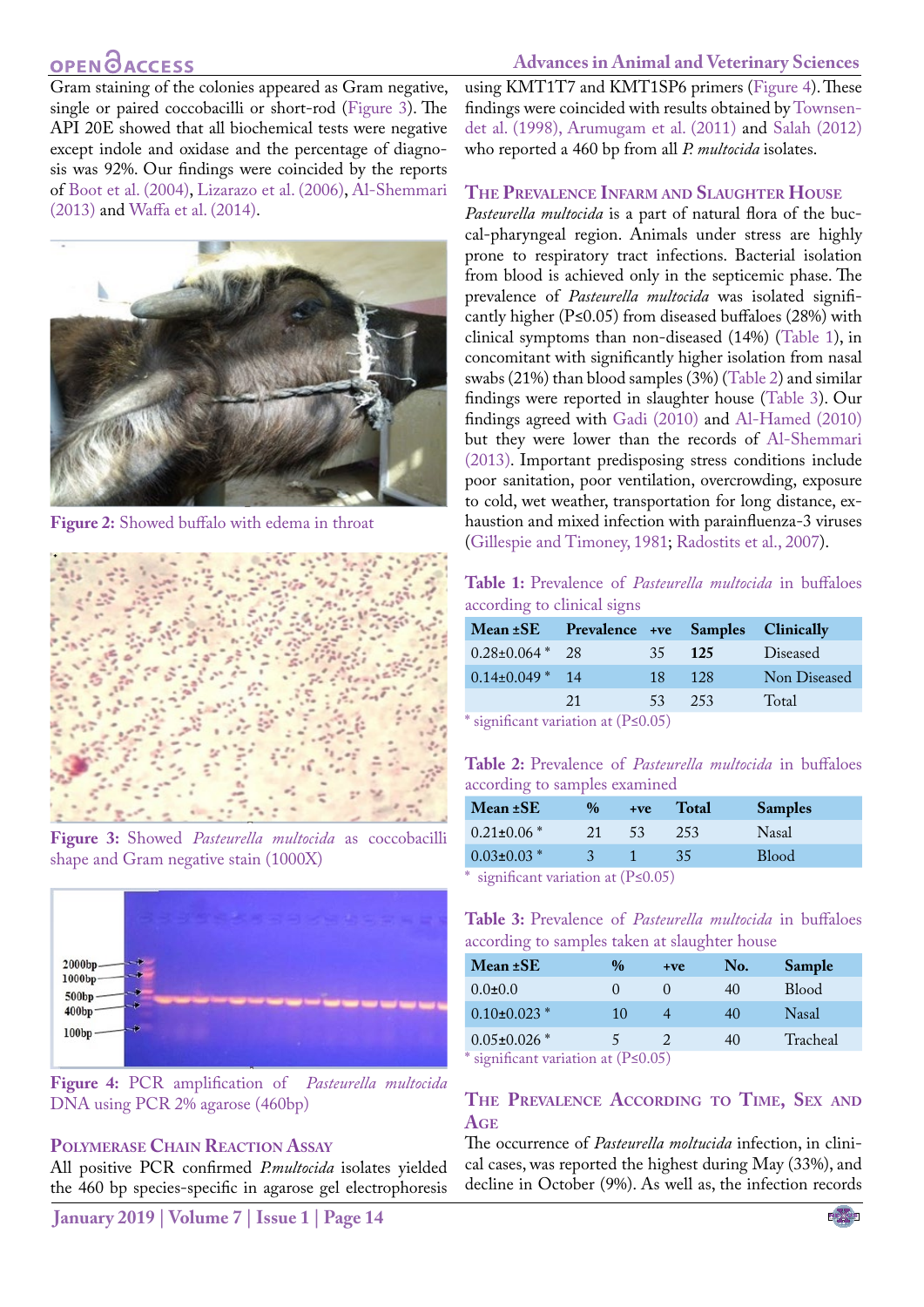### **OPEN**OACCESS

in male were non-significant higher than that in female. Unlike, [Hajikolaei et al. \(2008\)](#page-4-15) didn't find any difference between male and female. Allages are susceptible, but age group between 6 months to 2 years are more prone to infection as it recorded (27.1%) in ages under one year, a significantly higher than elderly ([Table 4\)](#page-3-6). This may be attributed to the development of immunity. Septicemic pasteurellosis occurs in outbreak during environmental stress [\(Radostits et al., 2007](#page-4-5)). Our finding is coincided with [Al-Shemmari \(2013\)](#page-3-3), [DelAwis and Vipulasiri \(1981\),](#page-4-16) and [Khan et al. \(2011\) a](#page-4-17)s they found that young animals were more susceptible to pasteurellosis than adult in endemic area. The *Pasteurella multocida* was isolated from Dhi-Qar then Basra and to a lower extent from Misan with no significance (P≤0.05)and this variation may depend on time of taking samples and the same environment of these governorates ([Table 5](#page-3-7)).

<span id="page-3-6"></span>**Table 4:** Prevalence of *Pasteurella multocida* in buffaloes according to month

| $+ve$      | <b>Samples</b> |             |                 |
|------------|----------------|-------------|-----------------|
| $7(35%)$ * | 20             | May         |                 |
| 7(29%)     | 24             | June        | Month<br>(2017) |
| 8(24%)     | 34             | July        |                 |
| 9(24%)     | 38             | August      |                 |
| 7(22%)     | 32             | September   |                 |
| $3(9%)^*$  | 34             | October     |                 |
| 5(14%)     | 36             | November    |                 |
| 7(20%)     | 35             | December    |                 |
| 53         | 253            | Total       |                 |
| 24(18%)    | 133            | Female      |                 |
| 29(24%)    | 120            | Male        | Sex             |
| 53         | 253            | Total       |                 |
| 29(27.1)   | 107            | $\langle$ 1 |                 |
| 11(16.1)   | 68             | $1 - 2$     | Age             |
| 13(16.1)   | 78             | > 2         | (year)          |
| 53         | 253            | Total       |                 |

<span id="page-3-7"></span>**Table 5:** Prevalence of *Pasteurella multocida* in buffaloes according to Provinces

| $\%$ | $+ve$ |                                                                                   |               |
|------|-------|-----------------------------------------------------------------------------------|---------------|
| 20,5 | 18    | 88                                                                                | Basra         |
| 23.7 | 23    | 97                                                                                | Dhi-Oar       |
| 18   | 12    | 68                                                                                | Misan         |
| 21   | 53    | 253                                                                               | Total         |
|      |       | $*$ at an $:\mathcal{L}$ and a constant and an $(D \times \cap \cap \mathcal{L})$ | Samples Sites |

significant variation at  $(P \le 0.05)$ 

### **CONCLUSION**

It is concluded that buffaloes under 1 year old are more prone to sporadic pneumonic pasteurelosis and hemorrhagic septicemia caused by *Pasteurella multocida*. These cases with carrier animals may evolve into outbreaks similar to that occurred in marshes of south of Iraq between 2008 and 2012.

### **ACKNOWLEDGEMENTS**

The authors are very grateful to Dr Saba Th Musa at the Clinical Pethology Lab, Dr Eman A Mohammed, Dr Nawal D Mahmoud in the lab of zoonotic diseases/Faculty of Veterinary Medicine-University of Baghdad for their cooperation.

### **CONFLICT OF INTEREST**

No conflicts of interests are declared by authors for the contents in the manuscript.

## **AUTHORS CONTRIBUTION**

IAM and JMK designed the experiment, interpreted the data and wrote the draft of manuscript.IAM carried out the experiment. IAM, JMK and AJK performed the statistics and interpreted the data. AJK edited manuscript.

### **REFERENCES**

- <span id="page-3-1"></span>• Abusalab SM, Ahmed AM, Hamid ME (2003). Haemorrhagic Septicaemia: A General Review. Sudan J. Vet. Res. 18: 1-14.
- •Al-Ani FK, Al-Qudah KM, Karim<br>(1997). Experimental studies on Pa (1997). Experimental studies on Pasteurella mastitis in ewes. Large Anim. Pract. 30: 30–32.
- <span id="page-3-4"></span>• Al-Faris AA, Al-Amery MA, Hasso SA (2010). Combined surgical and medical treatment in clinical cases of hemorrhagic septicemia in buffaloes suffering from dyspnea and suffocation. Al-Anbar J. Vet. Sci. 3(1):20-22.
- <span id="page-3-0"></span>• Al-Haddawi MH, Jasni S, Zamri-Sadd M, Mutalib AR, Zulkieli I, Son R, Sheikh-Omar AR (2000). In vitro study of *Pasteurella multocida* adhesion to trachea, lung and aorta of rabbits. Vet. J. 159(3):274-281. [https://doi.org/10.1053/](https://doi.org/10.1053/tvjl.1999.0418 ) [tvjl.1999.0418](https://doi.org/10.1053/tvjl.1999.0418 )
- <span id="page-3-2"></span>• Al-Hamed TA (2010). Study Of Pasteurellosis In Buffalo In Basrah. Master Thesis. Internal and Preventive Medicine department. College of Veterinary Medicine, University of Basrah.
- <span id="page-3-3"></span>• Al-Shemmari I (2013). Isolation and molecular identification of *P. multocida* from Cows and Buffaloes by using multiplex PCR technique in Baghdad province. PhD Thesis. Dept of Internal and Preventive Medicine. College of Veterinary Medicine. University of Baghdad.
- • Arumugam ND, Ajam N, Blackall PJ, Asiah NM, Ramlan M, Maria J, Yuslan S, Thong KL (2011). Capsular serotyping of *Pasteurella multocida* from various animal hosts – a comparison of phenotypic and genotypic methods. Trop. Biomed. 28(1):55-63.
- <span id="page-3-5"></span>• Boot R, van den Brink M, Handgraaf P, Timmermans R (2004). The use of the API 20NE bacteria classification procedure to identify Pasteurellaceae strains in rodents and rabbits.